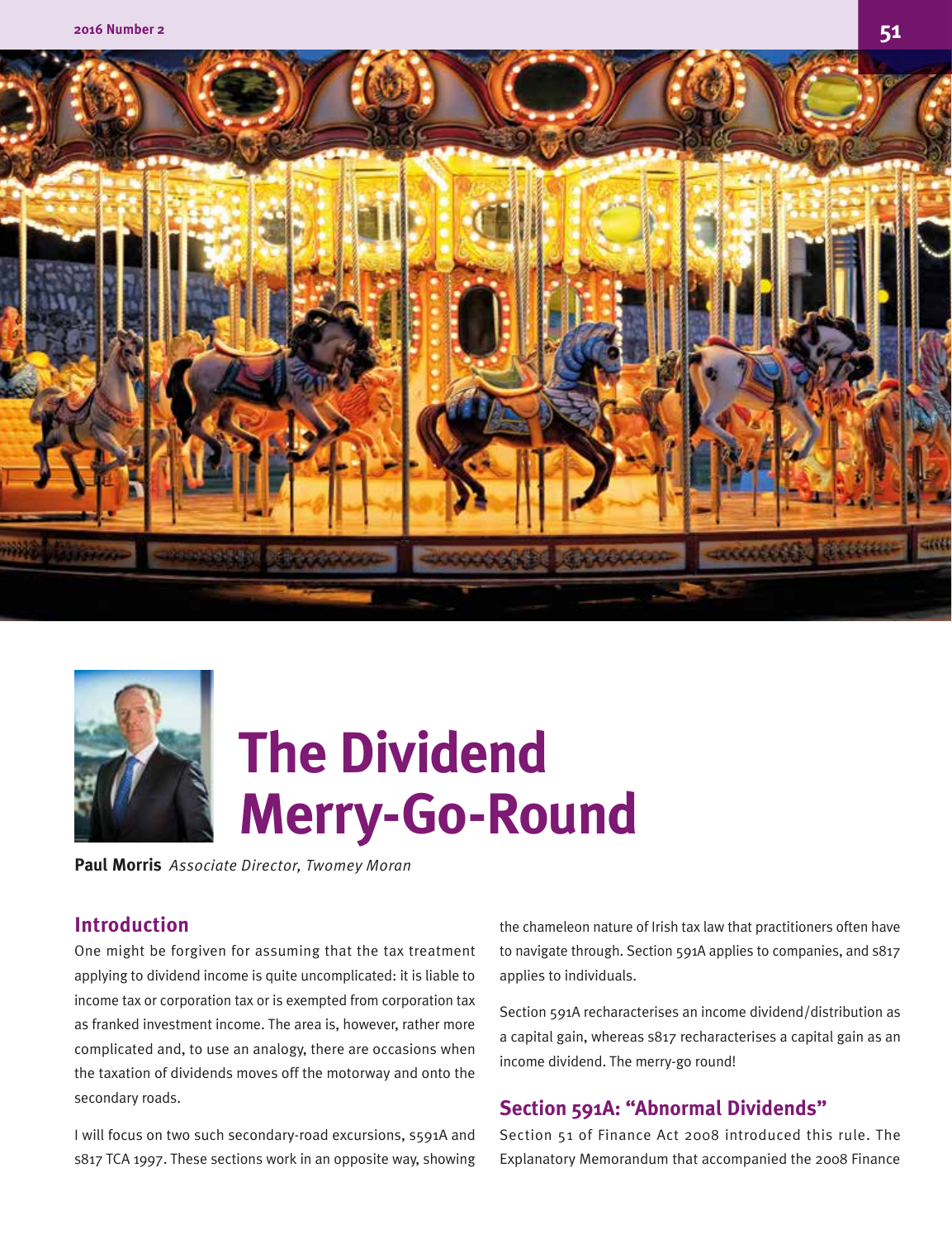Bill states that the section "prevents a scheme involving the avoidance of capital gains on certain disposals of shares in a company. The avoidance can arise where, instead of a payment being made for the disposal of shares, an abnormal dividend is paid to a company."

The section applies in the following situations:

- › A person disposes of shares or securities in a company.
- › There exists a scheme, arrangement or understanding connected to the disposal where an "abnormal dividend" or "abnormal distribution" is paid/made.
- $\rightarrow$  Where the person is a company, to that person or a company connected with that person.
- › Where the person is not a company, to any company connected with that person.

Then, for the purposes of the capital gains tax provisions, the "abnormal dividend" or "abnormal distribution" paid to the person (or the connected person) is recharacterised as consideration received for the disposal of shares or securities and is liable to CGT. The section applies to all companies (whereas s817 is limited in application to close companies).

Very often before a disposal of shares in a company (or indeed a simplification of a group structure that may include too many companies), dividends are paid in order to expedite sales or liquidations of companies. Care must be taken to determine whether s591A may apply.

It is worth bearing in mind that these rules have no application unless a dividend/distribution is connected with a disposal of shares/securities; if there is no disposal, these rules do not apply.

### **Has an abnormal dividend/distribution been paid?**

Section 591A(1) tells us when a dividend or distribution is to be regarded as being "abnormal". We are told that a dividend or distribution made in connection with a disposal of shares in a company "shall be treated as being abnormal if the amount or value of the dividend, or as the case may be the distribution, exceeds the amount that could reasonably have been expected to be paid, or as the case may be made, in respect of shares or securities of the company if there was no such disposal of the shares or securities".

The word "abnormal" is an unusual term and is not used elsewhere in TCA 1997. Whether something is "abnormal" is certainly a subjective matter.

It is often the case that a subsidiary does not pay dividends to its parent, or if it does, they are irregular in timing and certainly would not represent a distribution of all (or a large portion) of the profits of the subsidiary.

If the parent then goes to sell the subsidiary and as a pre-sale step (as a purchaser may be unwilling to fund the cost of buying cash in a company) a dividend is paid of surplus cash in the subsidiary to the parent, it is possible that one might be within these "abnormal dividend" rules.

This is because:

- › The parent is disposing of shares in the subsidiary.
- › The subsidiary does not have a history of paying regular large dividends to its parent.
- $\rightarrow$  The subsidiary makes a large dividend payment to its parent before the sale of shares that is regarded as "abnormal".

The impact can be best explained using examples.

#### **Example 1: Section 591A – participation exemption**

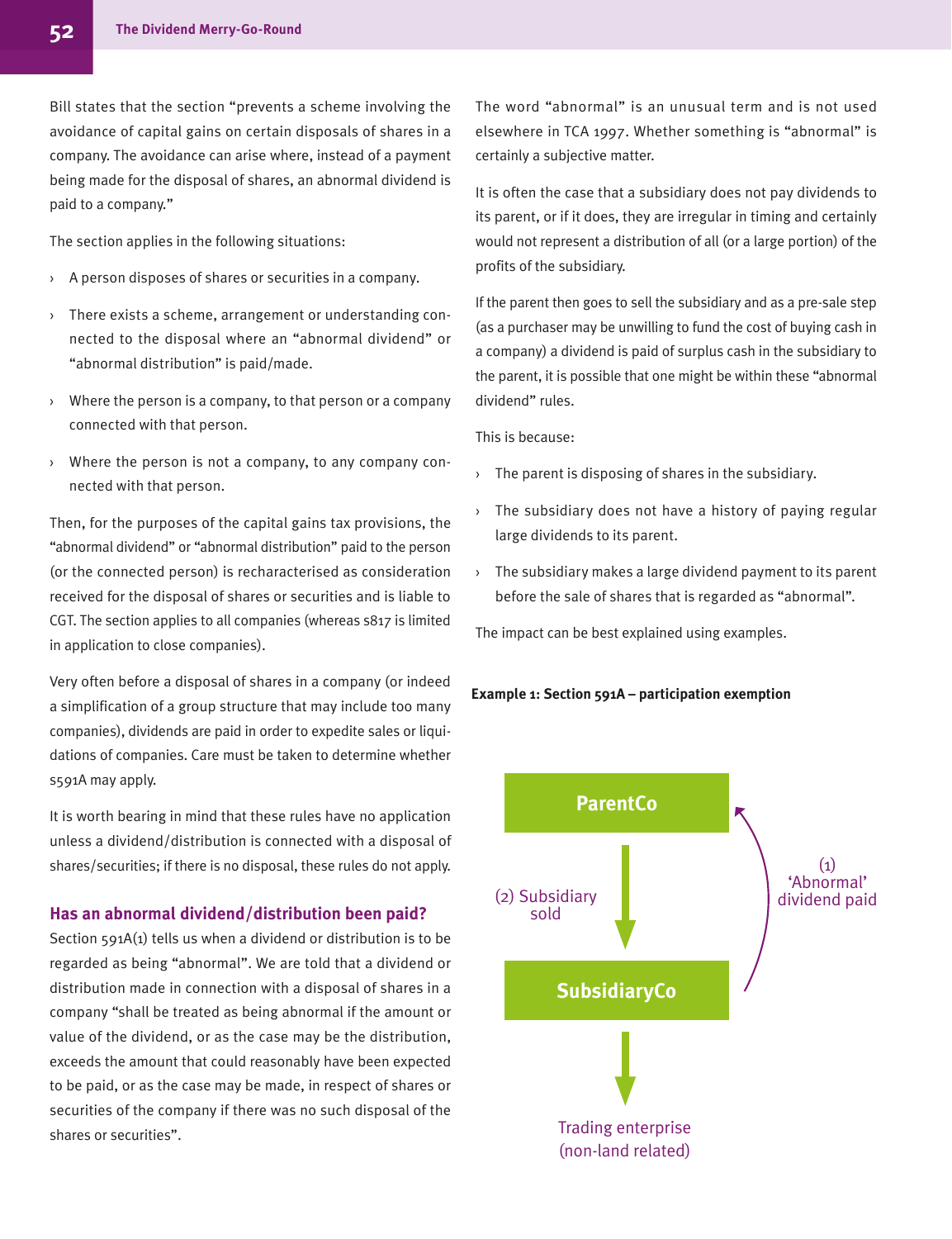In this example a parent is disposing of a subsidiary and the sale is one to which the participation exemption (s626B) applies. However, for commercial reasons the subsidiary pays a dividend of surplus cash to the parent before sale. There is no history of significant regular dividend payments.

Section 591A can work to recharacterise the dividend as being a capital receipt, and the dividend is extra consideration for the sale of the shares.

Of course, in this instance the matter is not one of worry as there is no taxable chargeable gain on the sale of the shares in any event (s626B applies).

#### **Example 2: Section 591A – land dealing subsidary**



Land dealing company (delivering most of its value from Irish land)

In this example the subsidiary is a land-holding company and a sale of the shares will not qualify for the Irish participation exemption.

A large dividend is paid before the disposal, which will reduce the value of the subsidiary on sale and thus the consideration for the sale of shares. The recharacterisation of that (otherwise exempt) dividend as consideration for the share sale results in (more) CGT arising on sale. Section 591A may certainly apply. The bona fide exclusion in s591A(3) needs to be examined.



**Example 3: Section 591A – subsidiary liquidated**

In this example a subsidiary has served its purpose and is being liquidated (the liquidation will not qualify for s626B treatment in this instance). There is legacy cash from prior trading operations (on which corporation tax has been applied to profits) matched by reserves. It is decided to pay a once-off dividend so that the subsidiary can be liquidated. Let us assume that there is no history of regular large dividends.

Again, the rules may apply: (1) there is a dividend that is potentially "abnormal" and (2) the shares are being disposed of. The dividend could potentially be rebranded as consideration for the disposal of the shares on liquidation.

However, the circumstances of the dividend are key. Is it abnormal for a subsidiary to pay a dividend of cash no longer required to its parent? In my view, no matter the size of the dividend (and regardless of whether the company has a history of paying regular dividends), where a subsidiary has served its purpose, paying out all surplus cash by dividend is not more than "could reasonably have been expected to be paid" and is not therefore an "abnormal" dividend. For this reason, in my view, the real test to be applied under s591A is what is reasonable and normal for the company to pay given the circumstances at the time that it pays the dividend.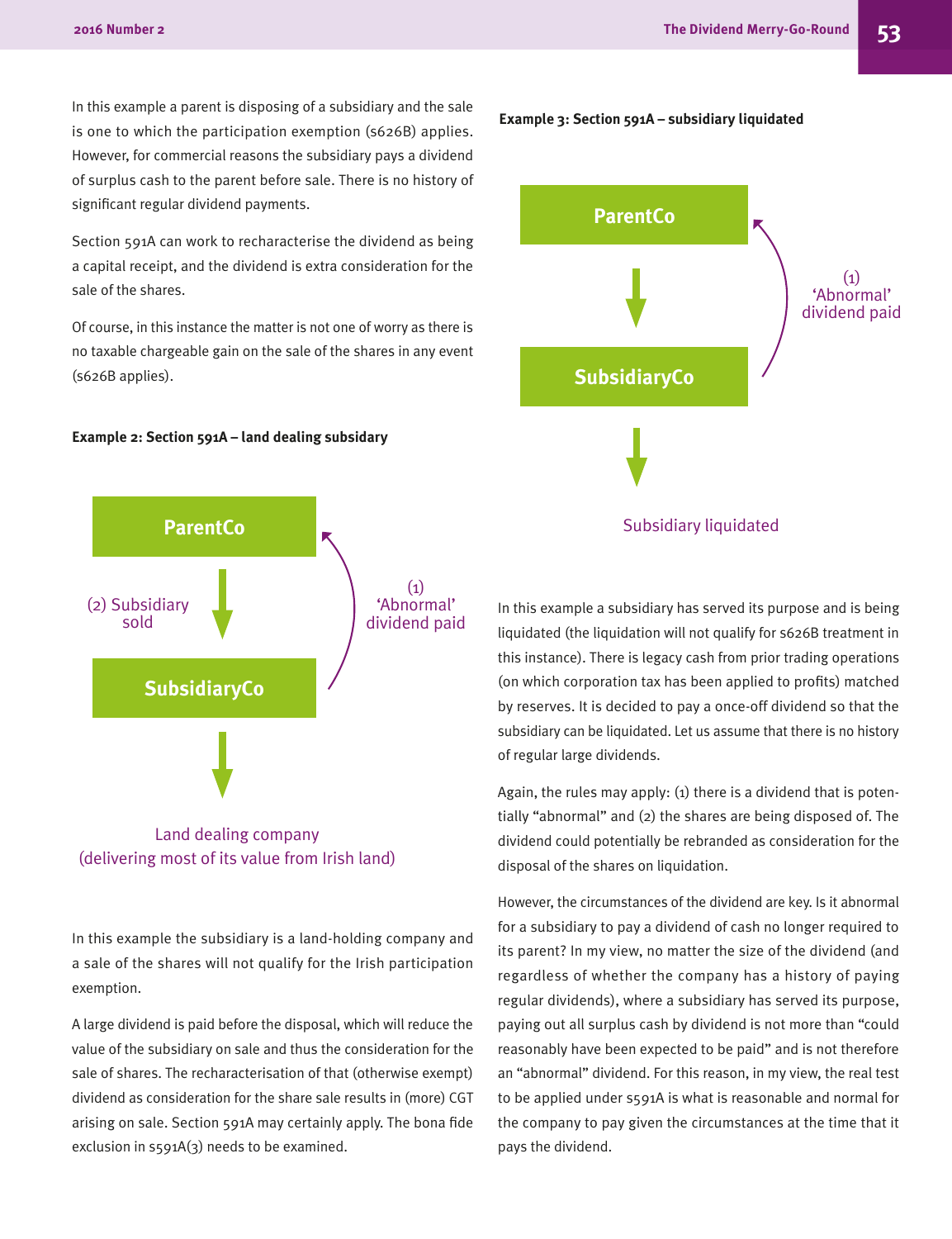If we assume (for illustrative purposes) that the dividend is "abnormal", then the bona fide exclusion in  $s_5$ 91A(3) is in hand.

# **Bona fide exclusion**

## The law states that

"subsection (2) does not apply if it is shown that the scheme, arrangement or understanding is effected for bona fide commercial reasons and is not, or does not form part of, any scheme, arrangement or understanding of which the main purpose or one of the main purposes is avoidance of liability to tax".

If we return to our examples, we can see that Example 1 does not need to rely on this exclusion (because s626B applies).

In Example 2 it may be difficult to argue that the bona fide exclusion may apply where the sale of shares is liable to CGT. However, it depends on the circumstances of the dividend paid (e.g. if there was a large cash balance that a purchaser steadfastly refused to buy, the only practical way to remove it is via dividend).

In Example 3 the dividend is not in my view abnormal, but let us assume that it is. Although the parent could have liquidated the subsidiary (rather than pay a dividend), it would not make commercial sense to "hand over the keys" to a liquidator and ask them to distribute cash when one could control this and pay a dividend.

Where the subsidiary has paid tax on its profits and has served its purpose, a dividend paid (in the context of eliminating the subsidiary), even if "abnormal", should benefit from the bona fide exclusion.

# **Section 817: Schemes to Avoid Liability to Tax under Schedule F**

This piece of tax law works to do the precise opposite to s591A. It was originally introduced in Finance Act 1989, the same Act that introduced s811. There was a view that s817 was ineffective up until the passing of s29 Finance Act 2011, where s817 was only then added to the definition of distribution as set out in s20.

When s817 applies, it converts what is otherwise a capital gain on a disposal of shares to an income dividend. It applies only in the case of close companies.

Clearly, it can be attractive to obtain cash out of companies that is liable to CGT (at rates of 33% or possibly even 20%, with the benefit of entrepreneurs' relief) as opposed to marginal rate income tax (USC and PRSI).

Section 817 is a long and tortuous section of tax law.

- It is set out that the law shall apply  $(S817(2))$ :
- › to counteract a scheme or arrangement (undefined for the purposes of s817)
- › undertaken or arranged by a close company
- or to which the close company is a party
- › being a scheme or arrangement of which the purpose or one of the purposes
- $\rightarrow$  is to make sure that a shareholder in the close company
- avoids or reduces a charge to income tax under Schedule F
- by extracting (directly or indirectly) money or money's worth
- › from the close company.

## Then s817(3) states

*"this section shall apply to a disposal of shares in a close company by a shareholder if, following the disposal or the carrying out of a scheme or arrangement of which the disposal is a part, the interest of the shareholder in any trade or business…is not significantly reduced".*

The purpose of this article is not to examine in detail the drafting of s817 itself (I would refer readers to John Ward and Dara Burke, "Extracting Corporate Cash: The Impact of TCA 1997 s817", *Irish Tax Review*, 20/1 (2007)). Rather, it is to look at some examples of where these rules may apply.

Before we look at specific examples, the following is a brief summary of the main provisions:

- 1. There must be a scheme or arrangement, terms that are not defined in the section. If, for example, a shareholder in a close company sells some shares (but not enough to have had a "significant reduction"), is that a scheme or arrangement undertaken by a close company or to which the close company is a party? It would certainly appear that there needs to be something further other than a sale that stands on its own for s817 to apply
- 2. The concept of "significant reduction" is complex  $(s817(1)(c))$ , and the law is written in the negative. Indeed, there is no percentage test of signification reduction prescribed in the law, although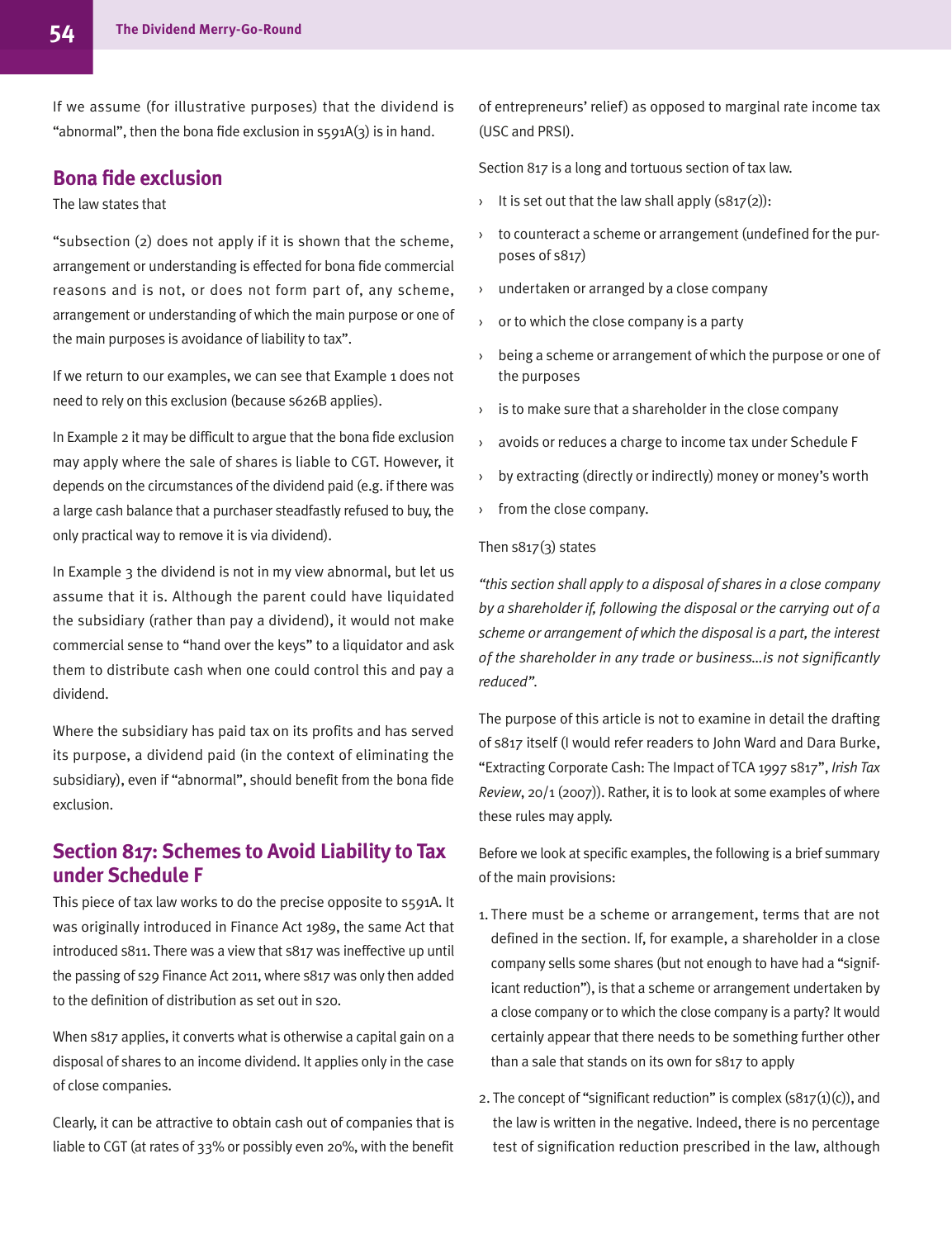#### **Example 4: Section 817 – building trade, liquidation**





generally a 25% reduction is regarded as enough (to have had a significant reduction, and once you have had this, s817 cannot apply).

Also, s817 at sub-section (ca) ensures that one must include interests of connected parties in determining whether a shareholding has been significantly reduced.

Finally, one must look at the interest of the shareholder in the trade of thebusiness through any close company before and after in determining whether a significant reduction applies. Although there is no time limit on this, Revenue states in its Guidance Notes to s817 that "it is to prevent temporary reductions of interests being arranged in order to get around the section". Of course, Guidance Notes are not the law.

- 3. If a shareholder has not had a significant reduction in his/her shareholding in the close company (bearing in mind the amalgamation of connected parties and the trade or business continuing in a new close company), any capital payment that the shareholder has obtained relating to a disposal of shares in the close company is recategorised as a dividend liable to tax under Schedule F (and the capital payment is ignored for CGT purposes).
- 4. Bona fide exclusion  $s817(7)$  provides that "[t]his section shall not apply as respects a disposal of shares in a close company by a shareholder where it is shown to the satisfaction of the inspector or, on the hearing or the rehearing of an appeal, to the satisfaction of the Appeal Commissioners or a judge of the Circuit Court, as the

case may be, that the disposal was made for bona fide commercial reasons and not as part of a scheme or arrangement the purpose or one of the purposes of which was the avoidance of tax".

Some examples may illustrate when the section may apply.

#### **Example 4: Section 817 – building trade, liquidation (above)**

It is common in the building industry to use special-purpose vehicles on a project-by-project basis for commercial reasons. It is also very common that those companies conducting the businesses are "close".

In this example let us assume that there has been a development of residential property. All of the property has been sold, and corporation tax has been paid by the building company. The company is owned 50% by Mr A and 50% by Mr B.

Soon after the last sale, the company is liquidated, and Mr A and Mr B pay CGT as appropriate on the retained profits of the company (rather than first paying a dividend and then liquidating the company). Then (say) one year later Mr A and Mr B find a site on which to develop more property and decide to go into business again, and the same process is completed (development, corporation tax paid on profits, liquidation and CGT paid).

In this scenario s817 needs to be considered. It is clear that (1) both companies are close,  $(2)$  the trade is the same,  $(3)$  a capital payment is obtained on liquidation and  $(4)$  as the "significant reduction" test is open-ended, Mr A and Mr B could be said not to have had a significant